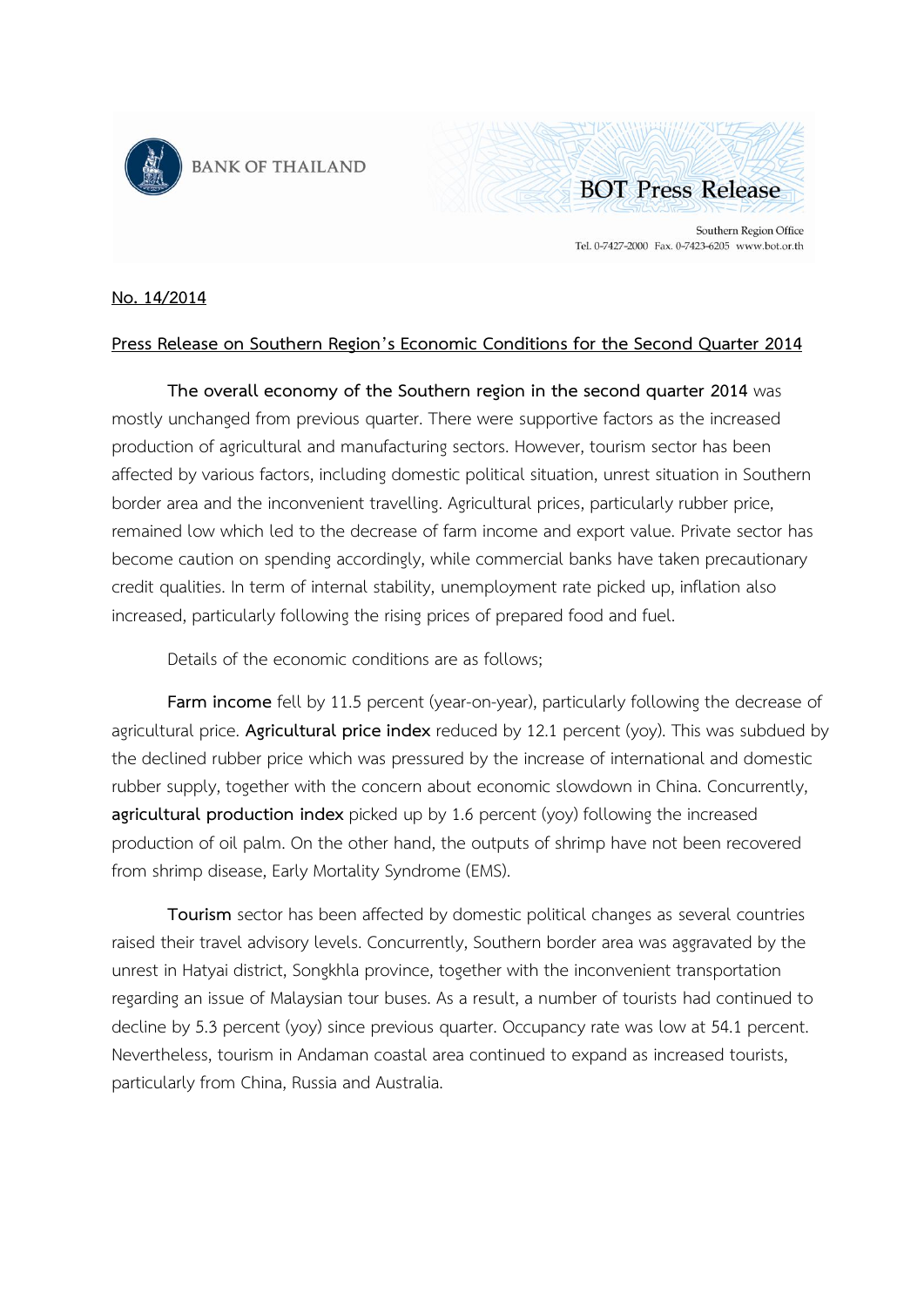**Export value** fell by 12.1 percent (yoy). Even the rubber import of China and the European Union increased in term of volume as the increased demand in automobile and tire industry accordingly, the export value of rubber products remained to decrease resulting from depressed rubber price. Exports of rubber woods fell following the softened demand from Vietnam and Indonesia. Exports of fishery products also contracted because of shrimp supply constraint. Conversely, export of rubber gloves rose along with the increased demand from the United States which is a major market, and new markets. In addition, export of canned seafood products picked up following the accelerated purchasing orders from the Middle East and the United States before the expected higher price of the raw material, tuna, in next period.

Nevertheless, manufacturing production expanded which reflected by 5.3 percent (yoy) increase of **manufacturing production index**. This was due to the increased production of palm oil because of the rising raw materials, fresh fruit bunches. The outputs of canned products and rubber gloves picked up consistent with the expansion of exports, while the productions of fresh and frozen seafood products and rubber woods declined.

**Private consumption index** improved slightly by 1.8 percent (yoy) which was in line with 1.5 percent (yoy) increase of previous quarter. The automobile consumption has not recovered since the accelerated consumption during the first car rebate scheme. In addition, consumers have remained cautious on spending regarding the declining farm income since preceding quarter. However, there was the positive sign of private sentiment since the end of quarter after the recovery of political situation.

**Private investment index** dropped by 5.3 percent (yoy). This was due to the entrepreneurs remained to wait for clearer signs of domestic economy and politics which led to the decrease of major indices, including imports of capital goods, the registration of commercial car and the permitted construction areas in municipal zone.

**Commercial bank credit** as of June 2014 grew by 6.0 percent (yoy) which decelerated from 8.6 percent (yoy) increase of preceding quarter. This was following the moderated lending of corporate loans and consumer loans. Meanwhile, **commercial bank deposit** rose by 2.7 percent (yoy) following the decreased deposit on fixed deposits substantially.

The fiscal stimulus declined as the 7.6 percent (yoy) decrease of **revenue disbursement**. This was following the decrease of specific grants to local administrations which accelerated disbursement in previous quarter. Concurrently, **revenue collection** slightly rose by 0.4 percent (yoy) following the increased collection of excise tax and customs.

2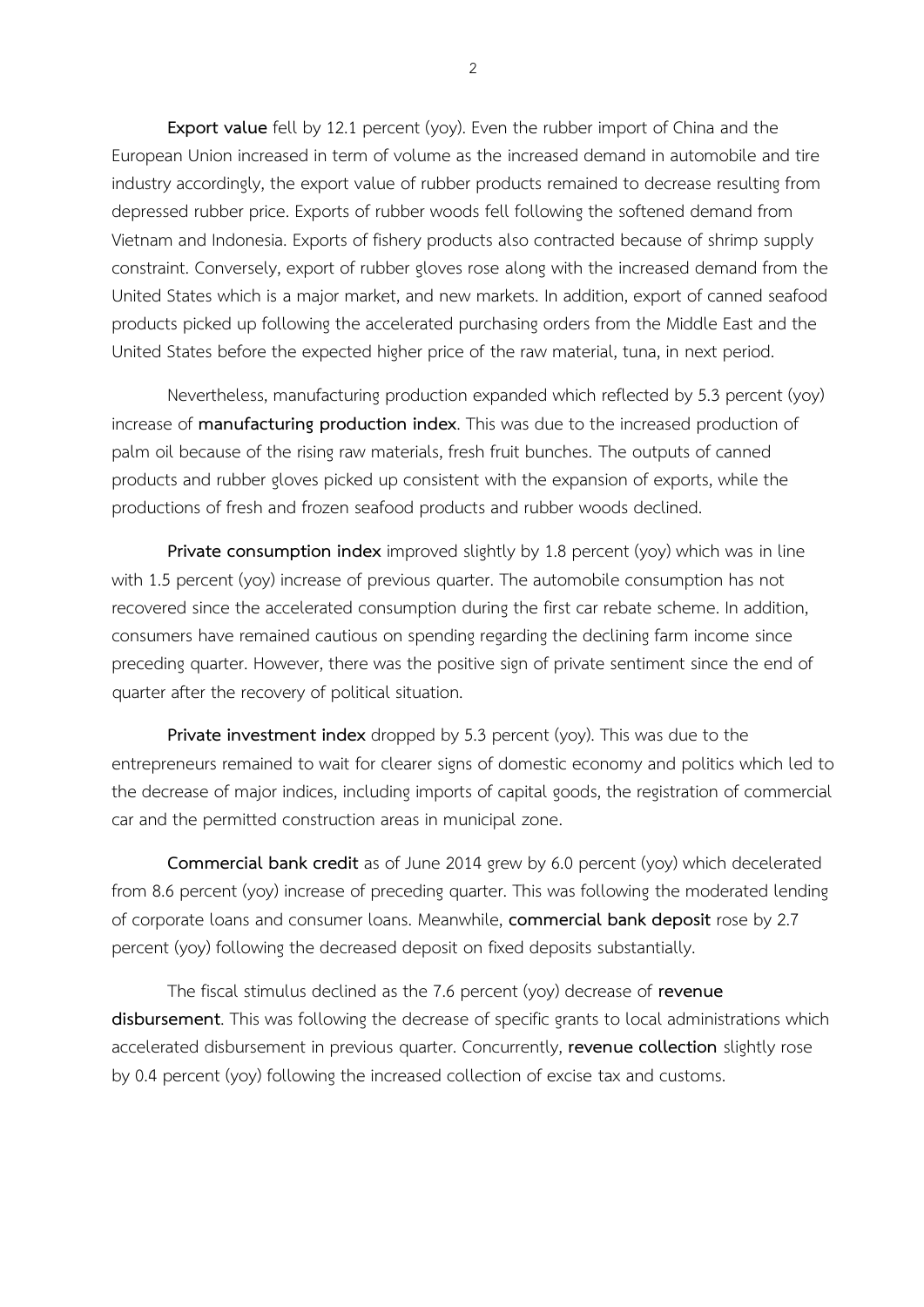In term of internal stability, **unemployment rate** picked up from previous quarter. **Inflation** was 3.08 percent (yoy) which accelerated from preceding quarter. This was due to the higher prices of prepared food as higher costs of liquefied petroleum gas (LPG), together with seasoning and condiments.

> Bank of Thailand, Southern Region Office 21 August 2014

Contact: Regional Economy Division Tel: +66 (0) 7427 2000 ext. 4717 e-mail: Jularatk@bot.or.th